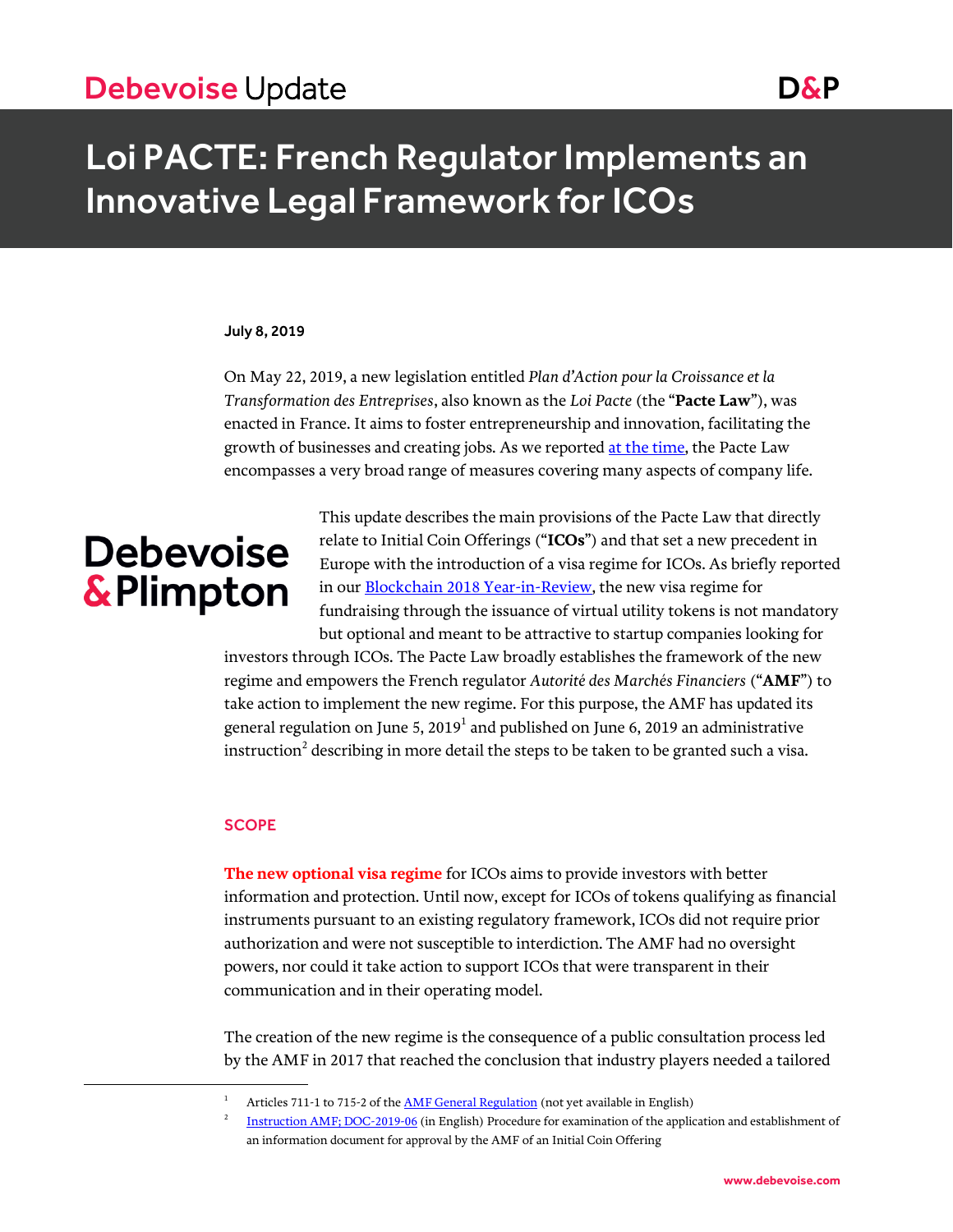regime for ICOs that did not fall under any existing legal framework applicable to offerings, such as the European Union Prospectus Regulation. The Pacte Law innovates by setting up the basis for a new regime for the offering of utility tokens. This new French regime has been established as an additional option for companies with qualifying tokens, in recognition of the cross-border nature of coin offerings and for the purpose of reinforcing the attractiveness of Paris as a leading place of business.

## **DEFINITIONS**

**Tokens.** The Pacte Law defines tokens as any intangible asset representing, in digital form, one or more rights that may be issued, registered, retained or transferred through a distributed ledger technology that makes it possible to identify, directly or indirectly, the owner of such an asset. The new legal framework only covers utility tokens, and the AMF must ultimately decide whether tokens issued in an ICO are such utility tokens that fall within the voluntary regime or whether such tokens instead qualify as securities.<sup>3</sup>

**ICOs**. The Pacte Law defines an ICO as any proposal to the public to subscribe for utility tokens. In other words, a token offering open for subscription only to a limited number of persons will not qualify as an ICO. The AMF's General Regulation further specifies the relevant criteria, and the administrative instruction makes it clear that the AMF will not grant visas to ICOs limiting the offer to less than 150 persons (acting for their own account).

## **CONDITIONS**

l

A visa may be granted for a specific ICO only under strict conditions and for a limited period of time (a maximum of six months):

- The token issuer must be established as a legal entity in France (either by incorporation in France or by registration of a branch in France);
- An information document (see description below) must be provided along with the notification of the offering;

<sup>3</sup> The issuance of tokens that qualify as securities is already regulated by the law on offering of securities, such as the European Union Prospectus Regulation. Securities are a category of financial instruments strictly comprising equity securities issued by *sociétés anonymes* or *sociétés par actions simplifiées*, debt securities and units or shares in collective investment schemes. As such, the definition of security is more limited under French law than under US law.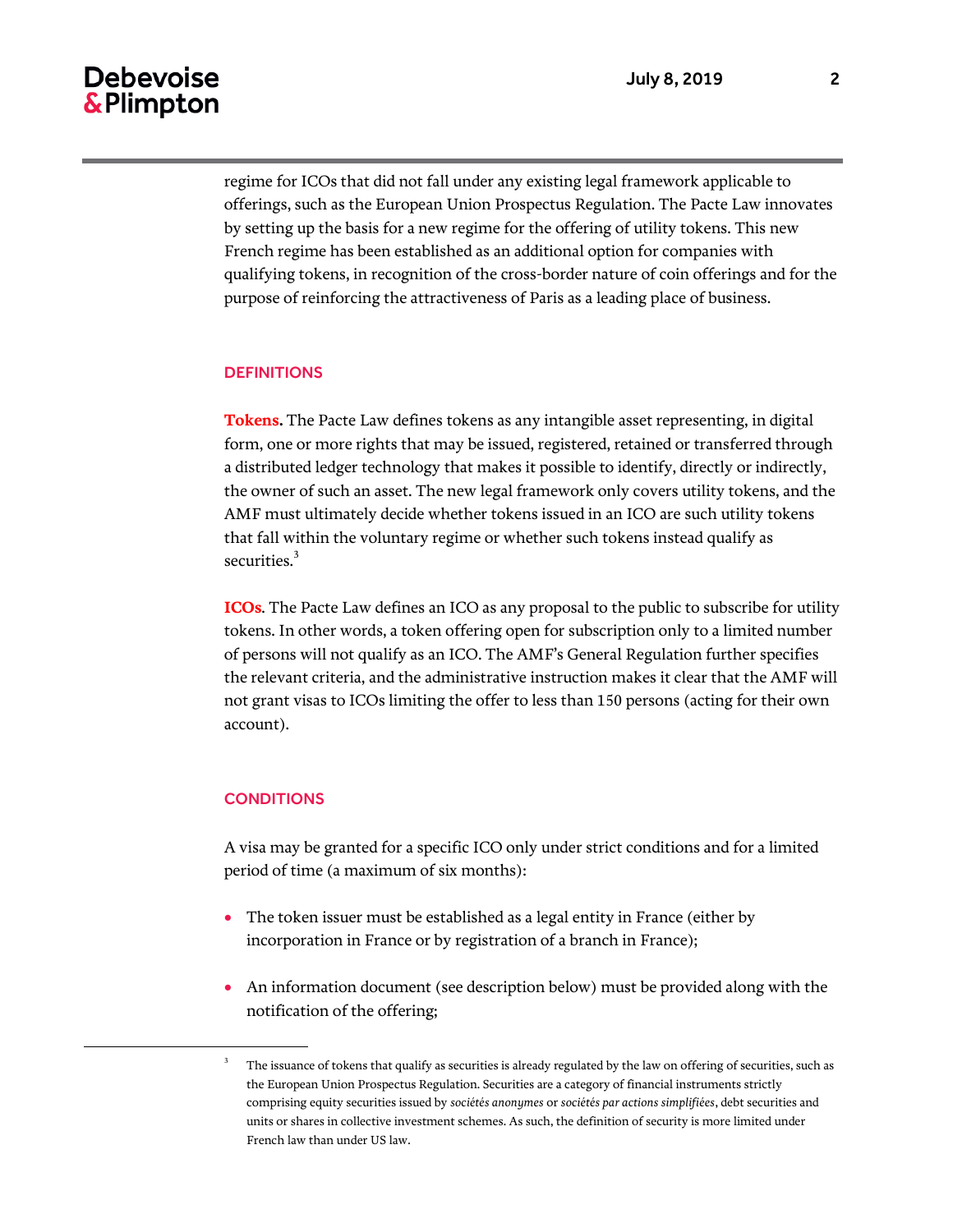- The token issuer must set up a system for monitoring and safeguarding the assets raised during the offering;
- The token issuer must notify the AMF of any material change to the offering made between the granting of the visa and the closing of the offering ("material" being defined as susceptible of having a significant influence on the investment decision); and
- The token issuer must comply with anti-money laundering and anti-terrorism financing rules.

## AMF´S ADMINISTRATIVE INSTRUCTIONS ON OFFERING DOCUMENTATION

The administrative instruction published by the AMF gives concrete steps to be taken for the information document to be compliant with the criteria for the granting of a visa. It also provides templates that could serve as checklists for the application.

- A mandatory disclaimer shall warn that an ICO entails risks of a partial or complete loss of the investment;
- Another warning notice shall describe the scope of the AMF approval;
- A mandatory declaration of the person responsible for the information document shall state that the provided information is accurate;
- The procedures for collection and management of the funds and digital assets raised via the ICO shall be published, containing mandatory information about the use of funds during the ICO, the right to convert digital assets collected into fiat currency or other digital assets, and other related matters;
- Non-exclusive examples are given of the types of asset monitoring and safeguarding system(s) that shall be in place (including the possibility of escrow arrangements, a multi-signature system and/or a smart contract that may be based on a distributed ledger technology); and
- The issuer must make the outcome of the offering publicly available within two business days following the closing of the offering. The required news release shall contain certain mandatory information, $^4$  including the amount of funds and digital assets collected during the offering period, the total number of tokens of the same

 $\overline{a}$ 

<sup>4</sup> AMF Regulation, Article 714-1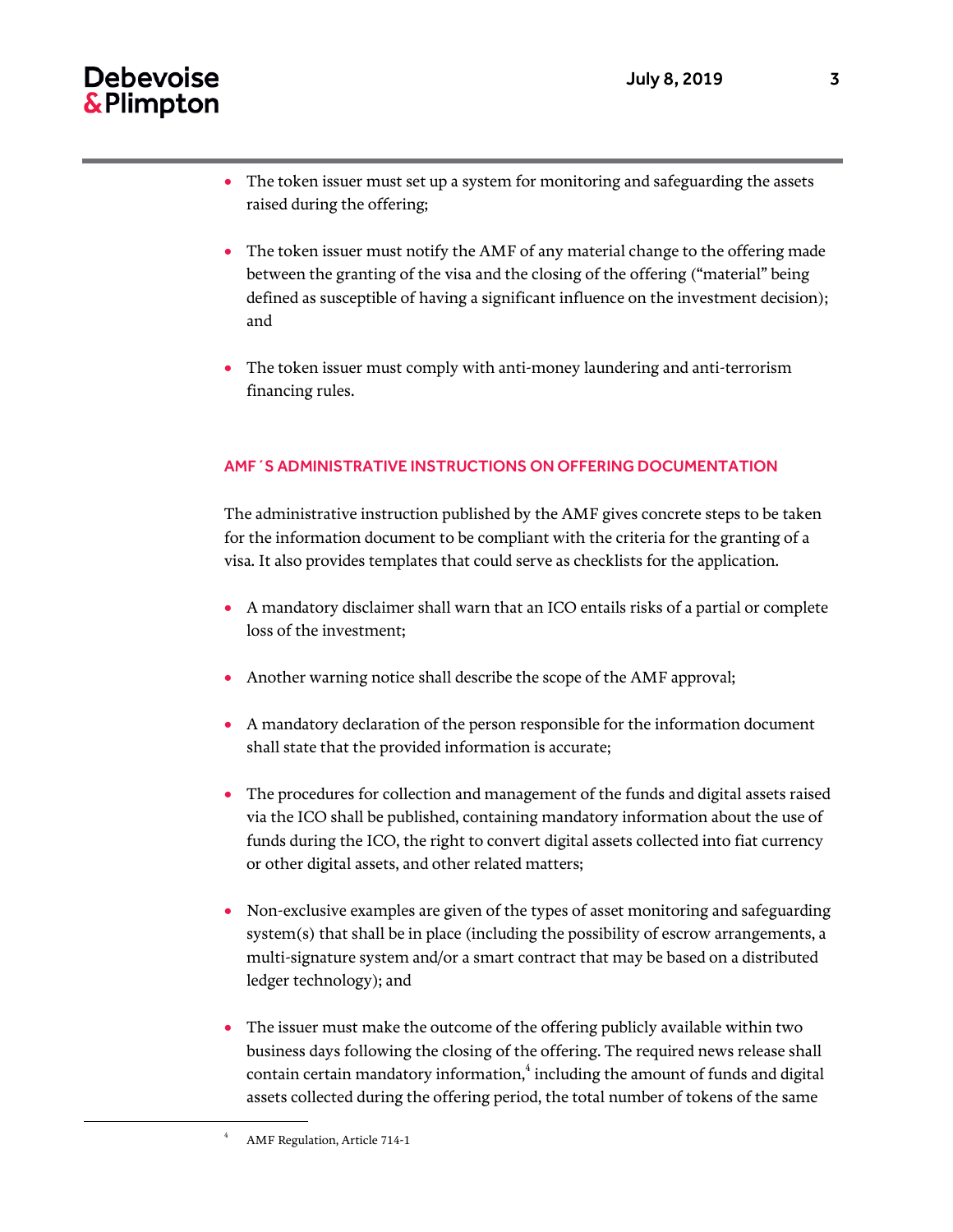type issued, the token allocation structure by category of holder, and, where applicable, the amount of the funds and digital assets collected during the offering period and already used by the issuer.

The AMF will review the information document provided to the public, along with other requested documents, in order to assess the quality of the information provided and shall give notice of its approval or disapproval within 20 business days following the acknowledgement of receipt of the application (or, if applicable, 20 business days following its receipt of additional information requested by it). Where the AMF refuses to approve an application, it is required to provide justification for its decision.

### NEW POWERS OF THE AMF

The Pacte Law grants the AMF powers to oversee the ICOs that have received its visa, as well as sanction powers. If the conditions for the granting of the visa are no longer met, the AMF will no longer permit the issuer to mention the fact that a visa has been granted for its ICO. The AMF may initiate legal proceedings to block access to websites of token issuers that publish false or misleading information regarding the granting of a visa. The AMF may also publish a black list.

## ADVANTAGES OF THE VISA

Token issuers that are granted a visa are more readily able to establish a bank account since, under the Pacte Law, a French credit institution must open a bank account for an authorized issuer or provide justification for its refusal to do so. This is a major improvement in the development of ICOs, as financial institutions will have to establish objective, non-discriminatory and proportionate rules for the granting of a bank account. Refusing to open a bank account for an authorized token issuer will have to be justified by the financial institution, which will need to report the reason for the denial to the Prudential Supervisory and Resolution Authority. A decree from the French government will specify the remedies for breaches of the new regime and the time limits applicable to the opening of a bank account for a token issuer that has been granted a visa.

The visa will provide qualifying ICOs with a label that is expected to encourage investments. The AMF will publish a list ("white list") of ICOs that have received a visa, giving the licensed ICOs improved visibility. However, the AMF makes it clear that the approval does not imply that the AMF has approved the appropriateness of the issuer's project or authenticated the financial, accounting and technical information presented